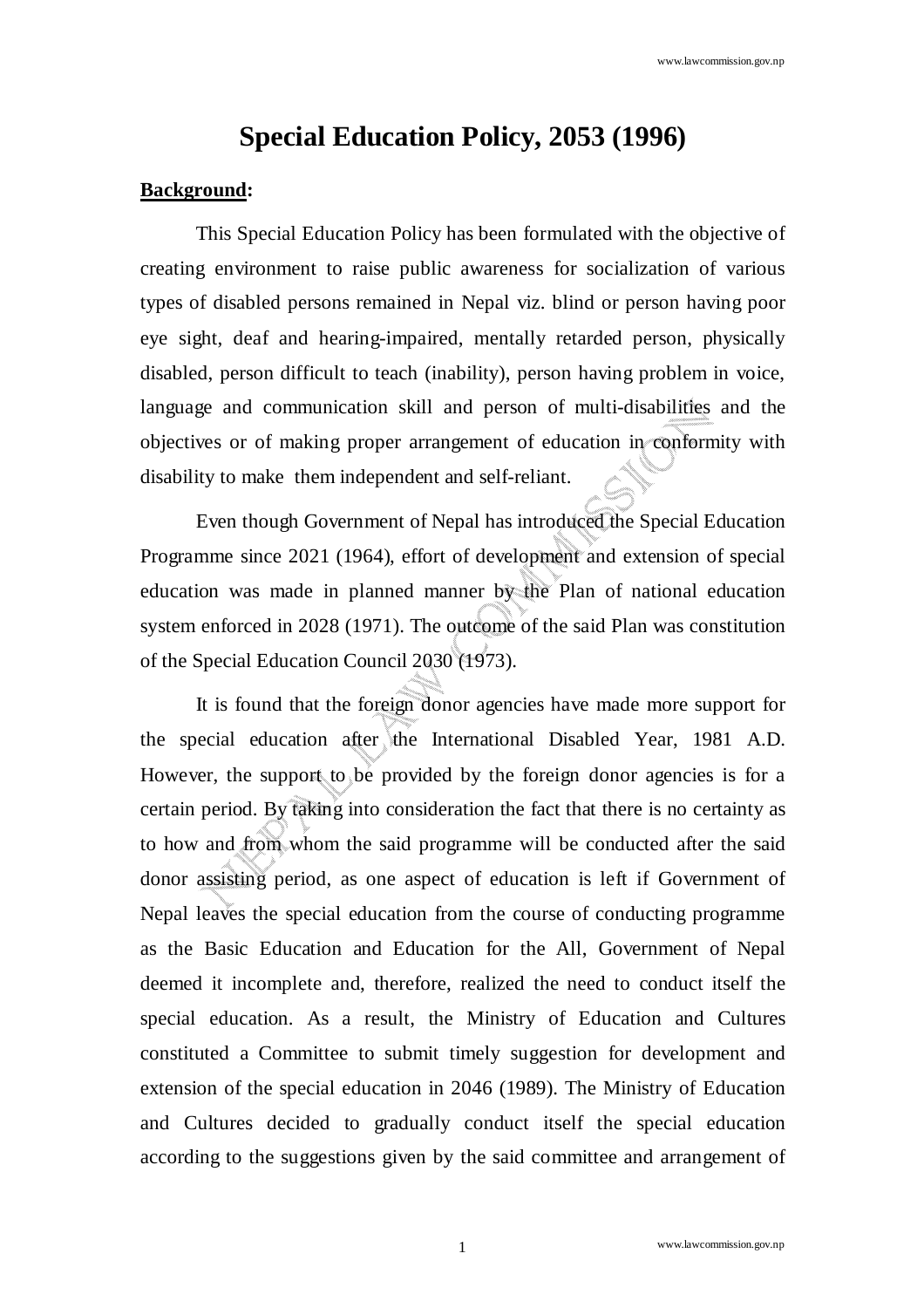budget to be borne by Government of Nepal has been made for salary and allowance of teachers and employees of the special education school since 2048/049 (1991/1992). With the objective of making Special Education Council active, the said Council was re-constituted under the Chairpersonship of the Minister for Education Cultures.

#### **Present Situation:**

 There is the lack of reliable data on the matters of disability. According to the Central Bureau of Statistics, there are 5.2 disabled among in each thousand persons. As per the survey of International Disabled Year, there are 30 disabled in each 1000 persons but according to the Word Health Organization, there are 100 disabled among each 1000 persons.

 Educational facilities available to the disabled children is not adequate as per necessity. However, number of disabled students receiving opportunity to education is being increased each year. In addition to this, place and area providing special education is gradually being extended.

 Government of Nepal has re-managed the special education programme since last three years. The special education programme is being conducted with the assistance of the Basic and Primary Education Project and Danida. This Programme is conducted as an integral part of the Basic and Primary Education Project. Objective of this Programme is to provide integrated education in the regular school to the disabled children in the districts where the Basic and Primary Education Project are enforced Special Education Unit of the Basic and Primary Education Project is working therefore.

 Some important works, which are being performed by the Special Education Unit for conducting special education programme to the disabled children, are as follows:

1. Operation of public awareness programme through various mediums to raise public awareness about the programme to the peoples of various sectors of the community.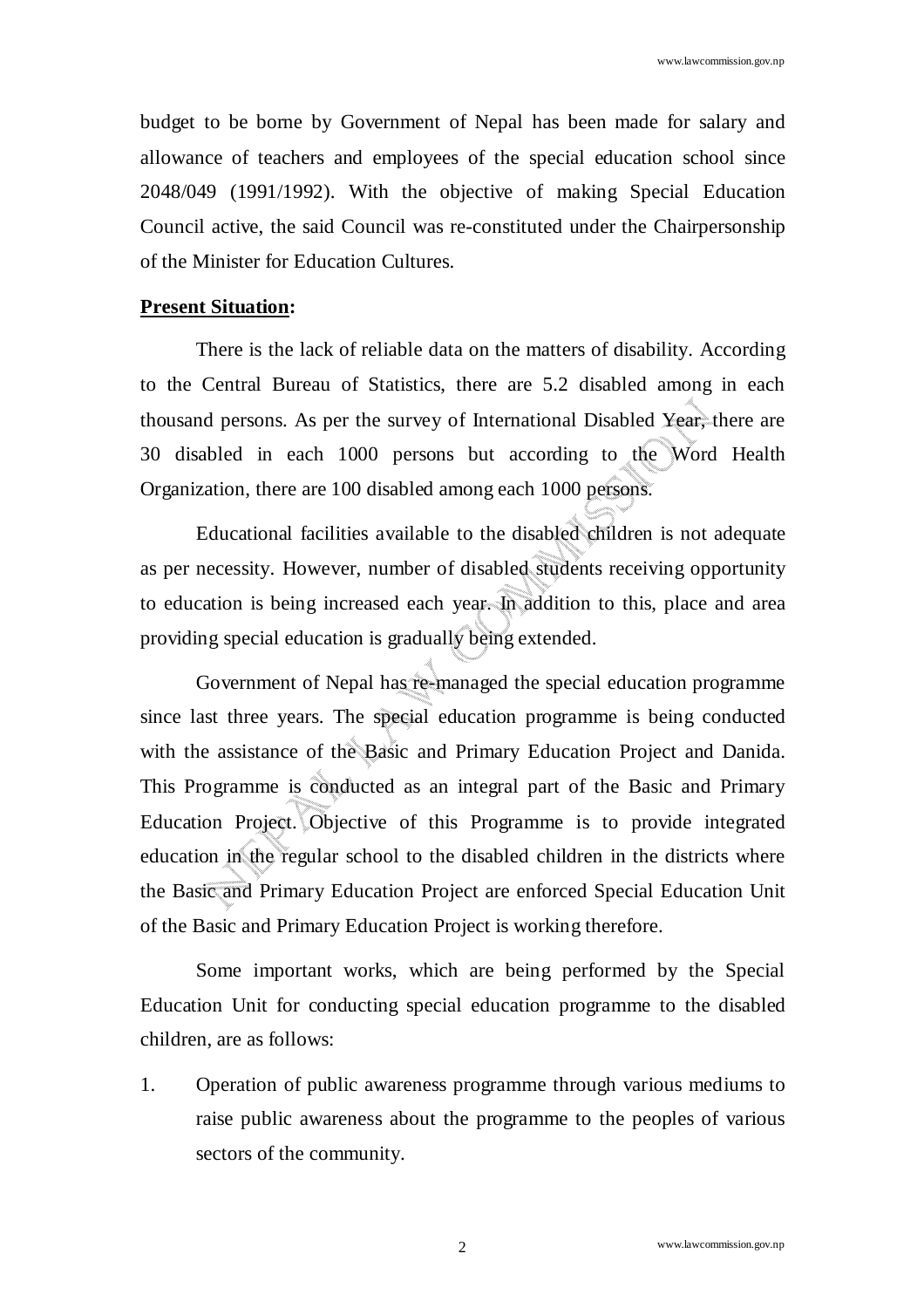- 2. Survey programme for collection of exact data of disability.
- 3. Arrangement of integrated education and arrangement of conducting source class.
- 4. Various types of teachers training.
- 5. Relation and co-ordination with Non-governmental Organizations.
- 6. Production and development of various types of educational materials.

 At present, the Special Education Council has defined the following words relating to special education and various types of disability and has been conducting programme accordingly.

#### **Special Education**:

 Special education means the teaching, learning and training arrangement made through special method to meet the need of education of various types of disabled children as the other normal children in conformity with their disability.

 Arrangement has been made of specially the following two types of schools for providing special education:

#### **Special School:**

 Special school means the school arrangement that teaches only to the particular types of disabled persons by making arrangement of separate school as per the type of disability.

#### **Integrated School:**

 Integrated school means the arrangement of teaching through teachers received training relating to special education by making arrangement of source class and necessary materials keeping almost light and medium disabled and blinds in the regular school.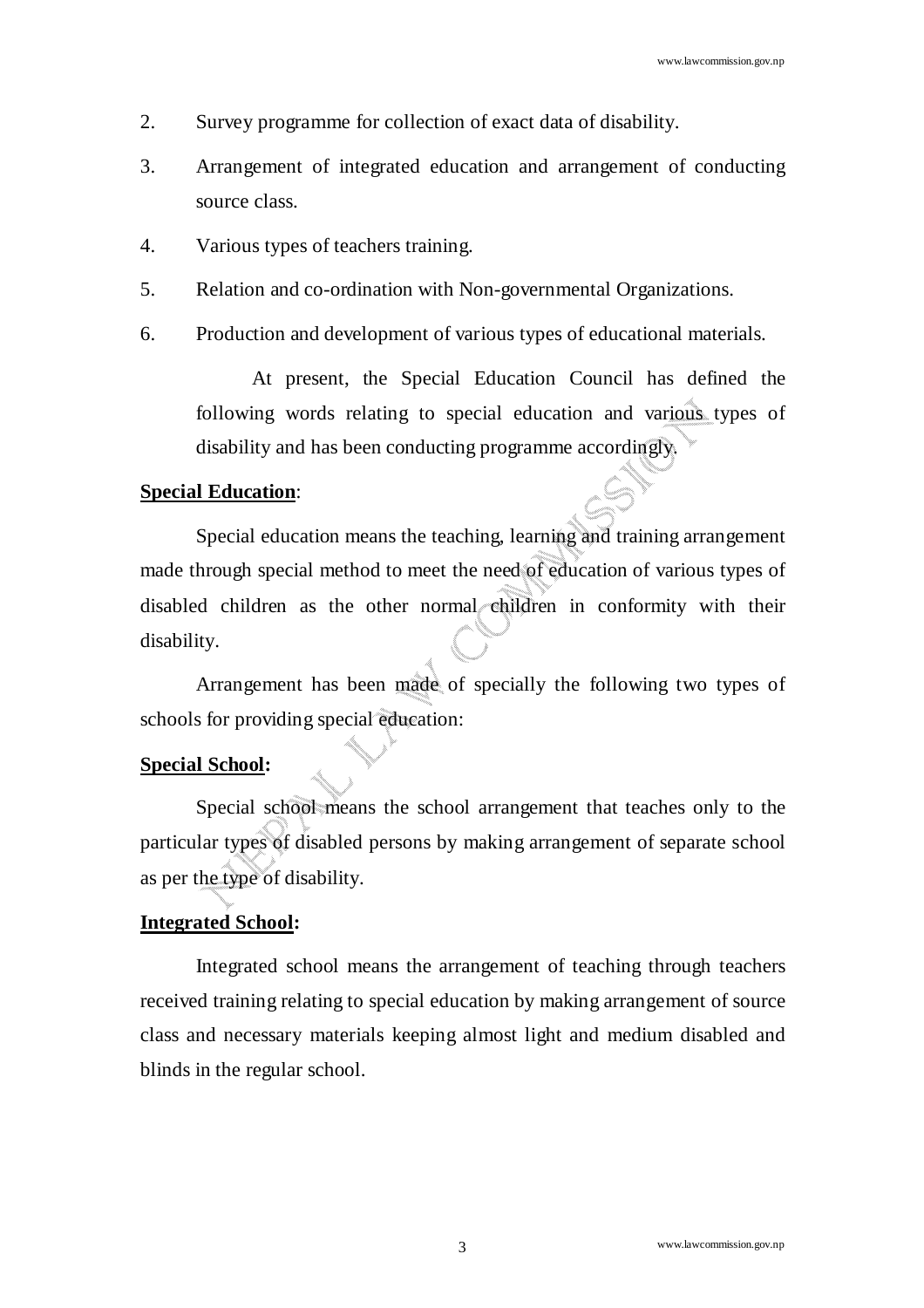#### **Disability:**

 Disability means physical, mental and sensitive defect in any person which cause difficulty to perform the daily business.

#### **The Disabled are as follows:**

#### **Physically Disabled:**

 The physical disabled means such physical defect which does not cause difficulty in daily business, by which one can perform the same with the help of any means or by which one becomes unable to perform by him/herself the daily business by a defect taken place due to any accident, sickness or weakness or mental effect at the time of delivery or after birth.

#### **Mentally retarded:**

 Mentally retarded means deficiency in capacity of carrying out activities suitable to communal (group) environment in comparison with his/her age and lower mental and intellectual capacity development of any persons than the average people taken place at the time of his/her age below 18 years.

#### **Deaf and hearing-impaired:**

 Deaf means such person who cannot hear with ear, who speaks unclear or cannot speak or who has to use symbolic language.

#### Or,

 Deaf means such person who cannot speak and hear only, but who is physically fit as other ordinary person, who is capable to carry out all the works equivalent to others and who is mentally intelligent and clever.

 The hearing-impaired means such persons who cannot hear well, but who can speak clearly and properly, who wears hearing aid in the ear, who can speak and communicate, and who can communicate with the symbolic language. However, person who is completely unable to hear with ear may not be called as the hearing-impaired.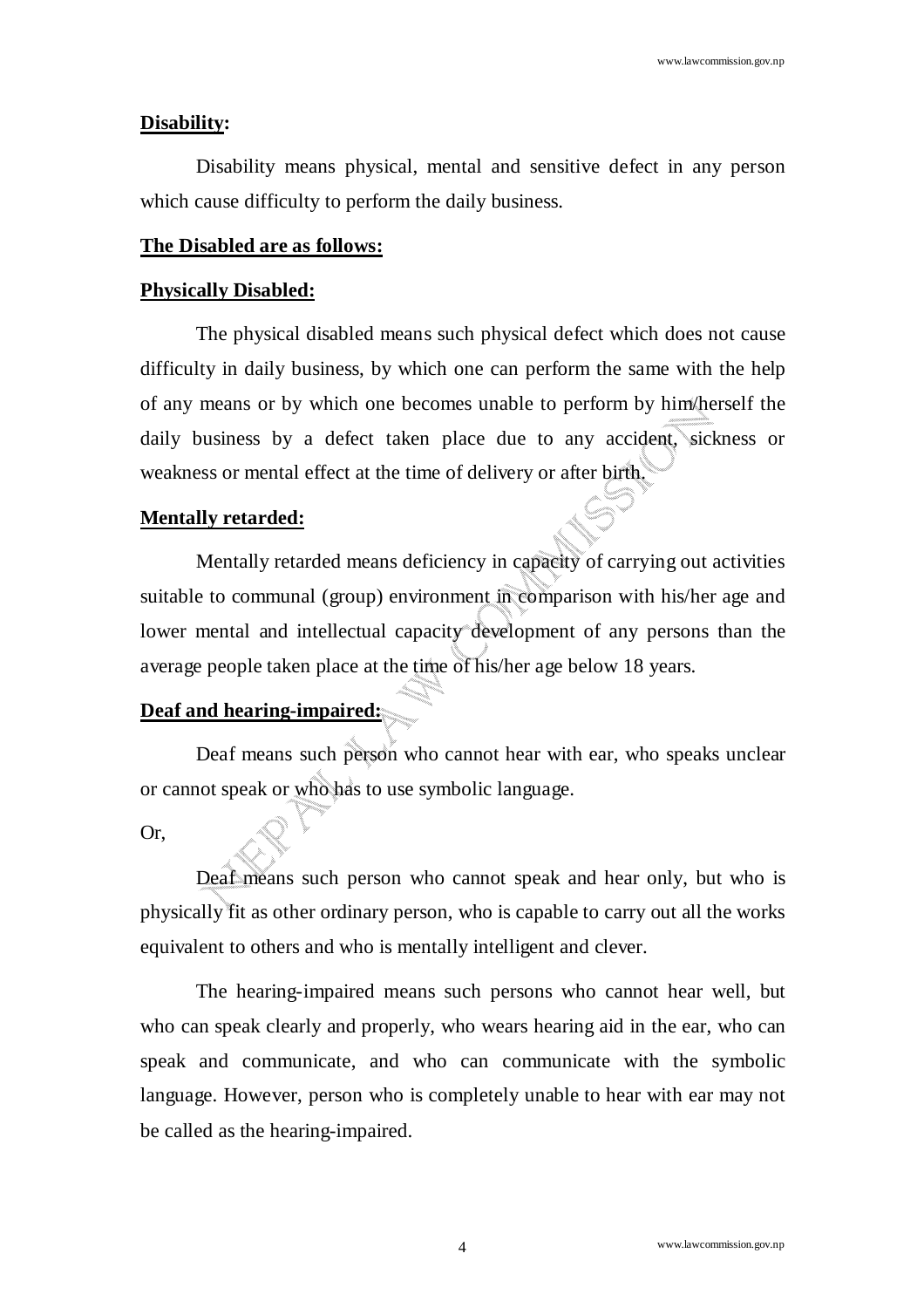## **Blind or Poor Eyesight:**

 Blind means such person who is completely unable to see with both eyes and to whom Braille has to be used while teaching him/her.

#### Or

 Blind means such person who is only unable to see with eyes but who is physically fit as other ordinary person, who is capable to carry out all the works and who is mentally intellectual and clever.

 Person of poor eye sight means such person who can see low with one or both eyes, who can see little more by using glass and who uses or does not use Braille.

## **Teaching Difficulty (Inability):**

 Teaching difficulty (inability) means the situation where the out-put of teaching can not be achieved even all the facilities are equally available in one subject and sector even though there is no any other disability generally. It can neither be said that there is mentally retarded nor be said that there is teaching inability in all subjects.

## **Problem in Voice, Language and Communication Skill:**

Person who can hear but can not speak, whose voice is not clear, who stammers, who takes time to speak or who produces nasal voice is deemed to be faced the problem in voice, language and communication skill.

## **Multi-disability:**

 Multi-disability means the situation of mixture of disability viz. physical disability, deaf, blind and slow mental condition.

Or,

 Multi-disability means the situation of mixture of any kind of two or more than two disabilities. For instance-deaf and physical disability, physical disability and blind, blind and slow mental condition, slow mental condition and deaf, etc.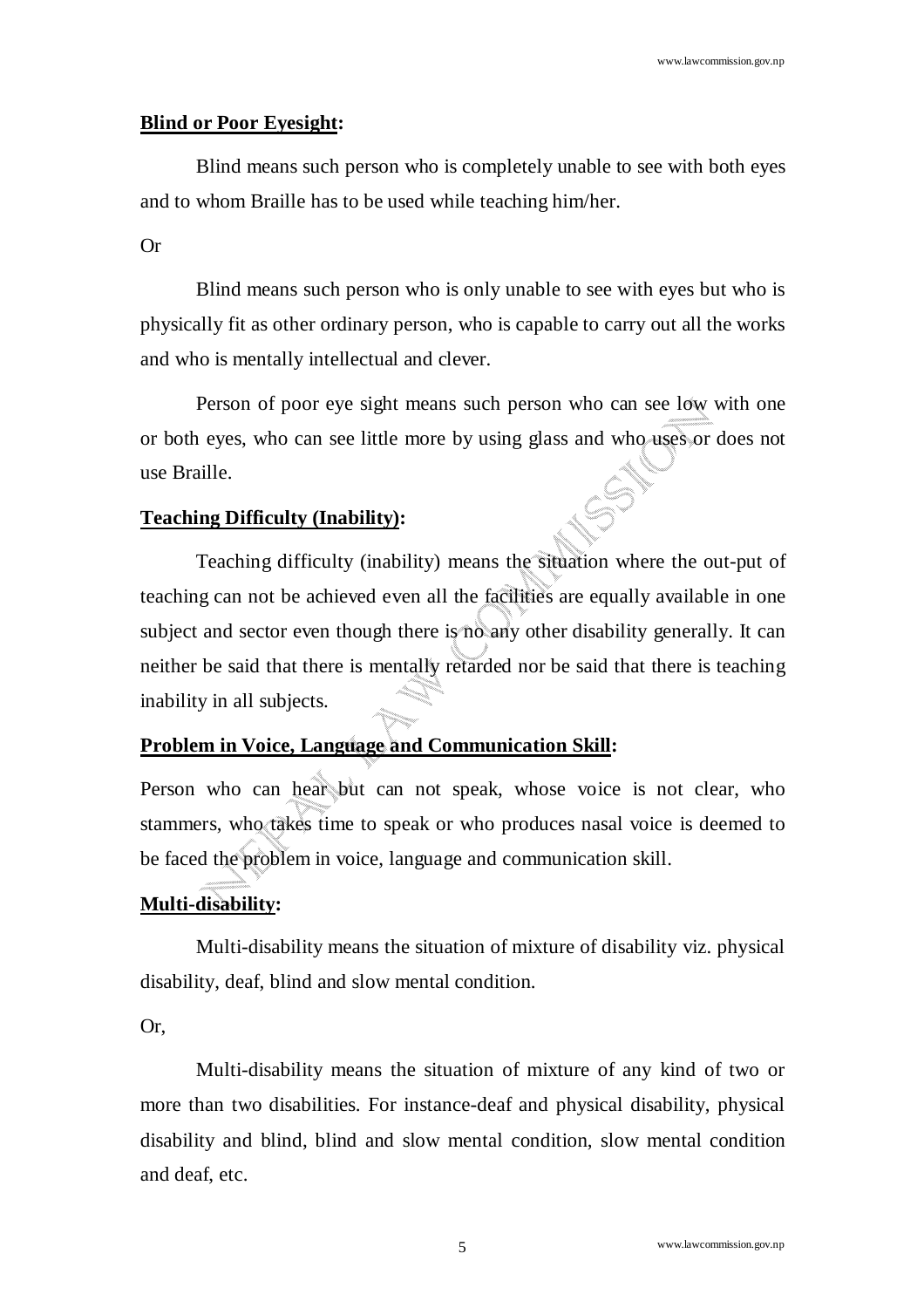### **Special Education Policy:**

 The following Special Education Policy is formulated to place disabled in the national mainstream by making arrangement of education in conformity the National Education Policy: -

- 1. To universally define disability and fix type and amount degree/quantum of disability.
- 2. To make necessary arrangement of survey programme and collection of data for comprehensive details of number, age, sex, type and degree/quantum, etc of disabled children.
- 3. To develop the primary education to be provided to the various types of disabled children as an integral part of the 'Education for All'.
- 4. To make arrangement of constructing school building with special physical facilities taking into consideration the transportation of the disabled.
- 5. To provide the primary to secondary level education to the disabled children free of cost. For this purpose, to make necessary arrangement that all level private sector schools shall provide education to the disabled free of cost.
- 6. To provide children the integrated special education to the disabled in regular school free of cost and to make arrangement of special school as per necessity.
- 7. To grant permission or approval only to those school which fulfilled the specified minimum physical and technical prerequisites and conditions to conduct special education programme.
- 8. To make arrangement of teaching special education in Universities.
- 9. To make arrangement of frequent, partial and full grant on the basis of comprehensiveness, standard and financial capacity of conducting service.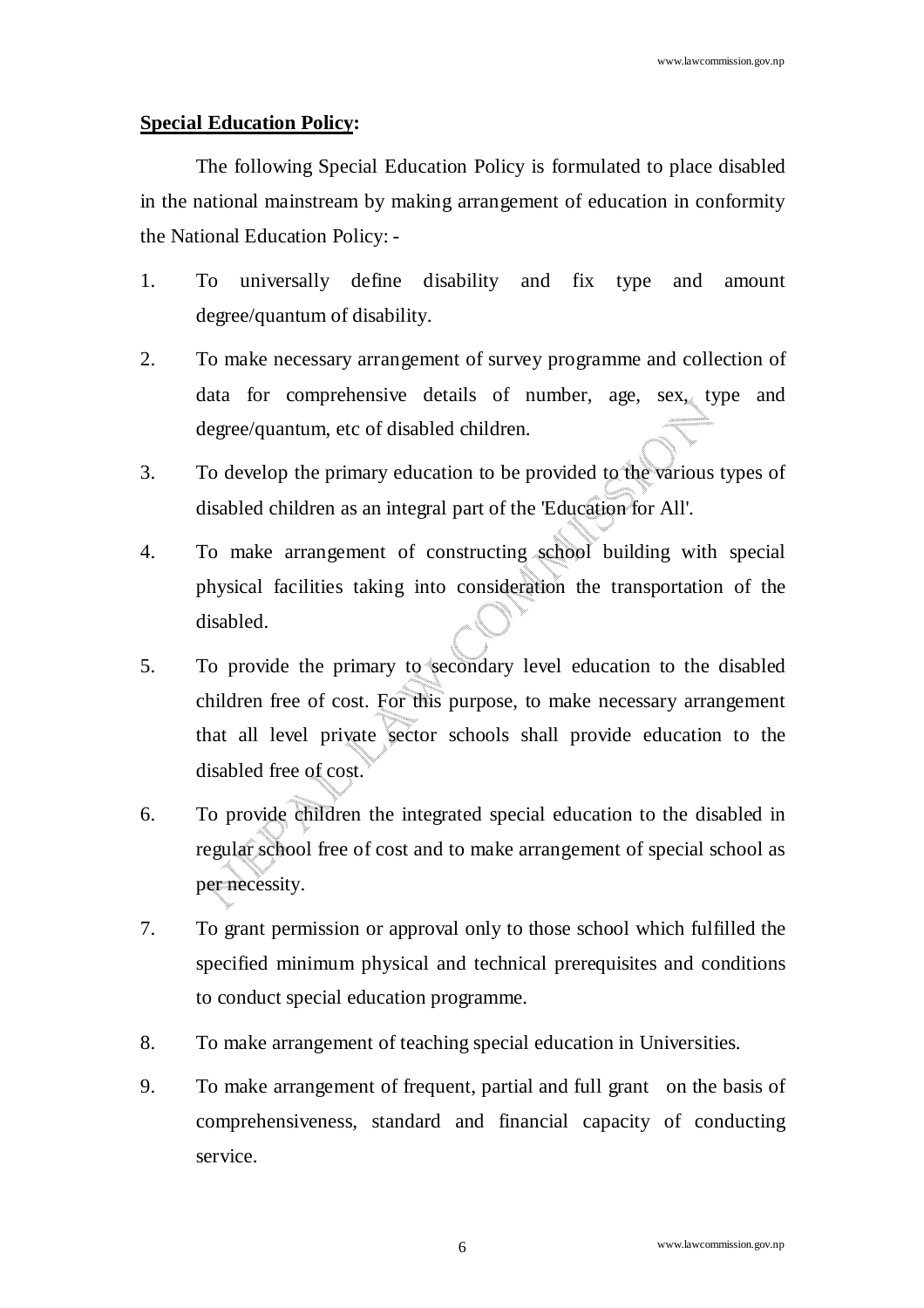- 10. To provide uniformity by taking into consideration the inspection aspect of special education in the present inspection and supervision system for making improvement of management aspect of school providing special education.
- 11. To determine and produce, and caused to be determined and produced, the curriculum, text book, other educational materials and equipment for special education to be provided to the disabled children and to make necessary arrangements of providing to same to them free of cost as per necessity.
- 12. To incorporate the general information pertaining to special education and health education pertaining to disability in regular curriculum to study by regular students and in teachers training curriculum as several symptoms of disability can be recovered by the medical treatment at the preliminary stage.
- 13. To make arrangement of library and laboratory for special education as per necessity and to gradually make arrangement of materials as may be used by the disabled also in the libraries conducted at present.
- 14. To make arrangement of other encouragements including scholarship to provide opportunity of higher education to intelligent disabled students.
- 15. To provide boarding facility to the disabled students as per necessity.
- 16. To make arrangement of providing special concession as possible while importing materials viz. wheel chair, crutch, white cane, hearing aid, Braille, state-styles, special chair and artificial organs, etc, to be used by the disabled child students daily.
- 17. To make arrangement of providing to the teachers working in the special education sector salary and allowance at least as received by teachers of other public school and to make this occupation attractive.
- 18. To make arrangement and planned development of necessary human resource including teachers for programme to provide special education.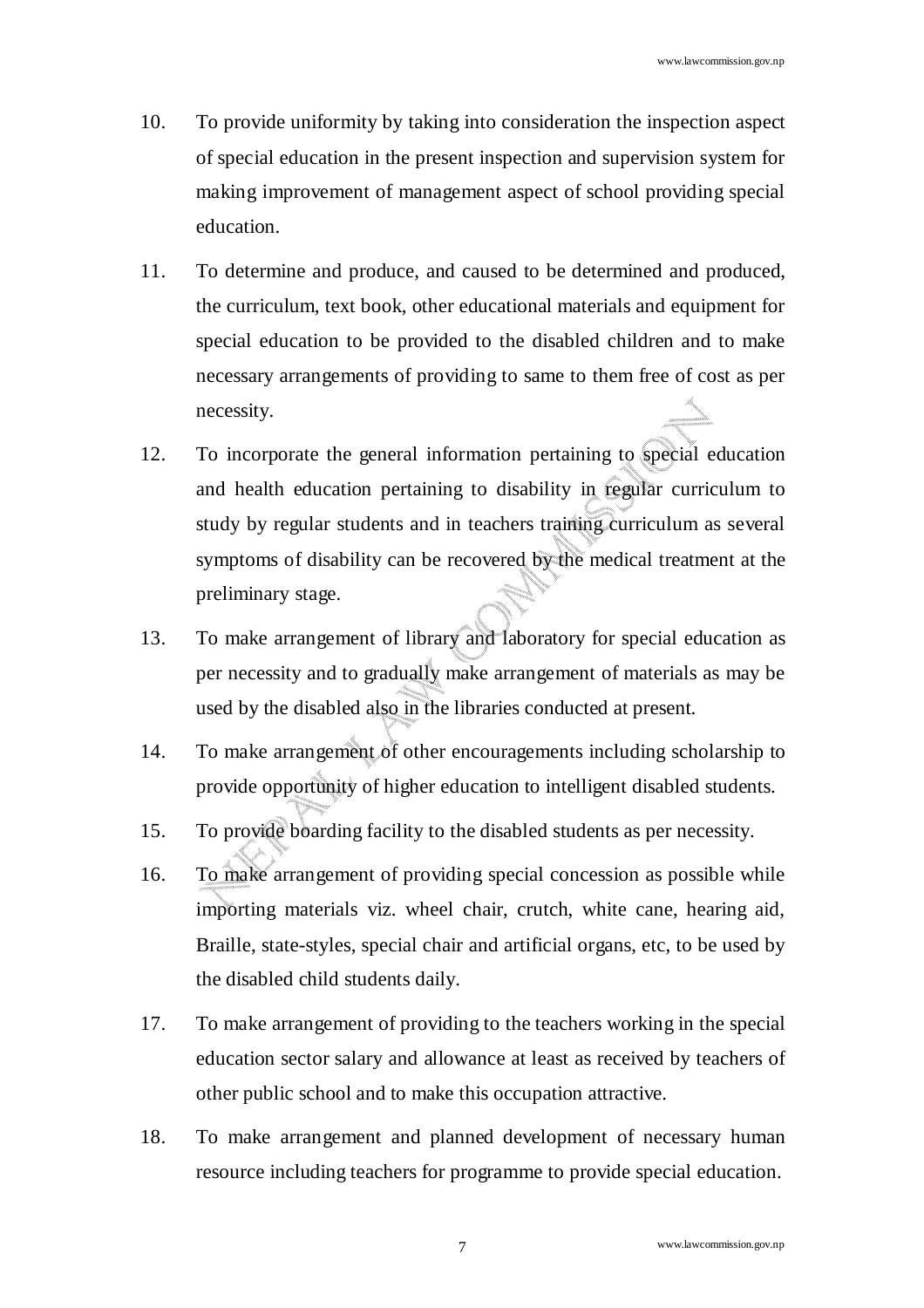- 19. To maintain coordination with the body-conducting teachers training and to make arrangement of training necessary for special education programme.
- 20. To mobilize qualified disabled person also as special education teacher in conformity with the disability if he/she gained expertise on special means to be used for special education viz. Braille, symbolic language, etc.
- 21. To make arrangement of physical exercise and cultural and sports programme for personality and physical development of disabled children. In addition to this, to provide opportunity to participate in the national and international competitive programme and to prepare necessary human resource therefor.
- 22. To make arrangement of special types of education or work based education as per the suggestion and opinion of the experts of the concerned sector with regard to the double or multi disabled persons.
- 23. To make arrangement of examination and evaluation of examinees on the basis of the types of disability.
- 24. To make special arrangement of prize, etc. to encourage institution and association and persons who made commendable performance by providing special education to the disabled children.
- 25. Non-governmental Organizations shall conduct special education programme by obtaining permission from the body as specified by the Special Education Council.
- 26. To encourage national and international Non-governmental Organizations interested to conduct programme for establishment of training centre by specifying necessary prerequisites and conditions with the objective of preparing necessary human resource to conduct special education programme as per the type and amount of disability.